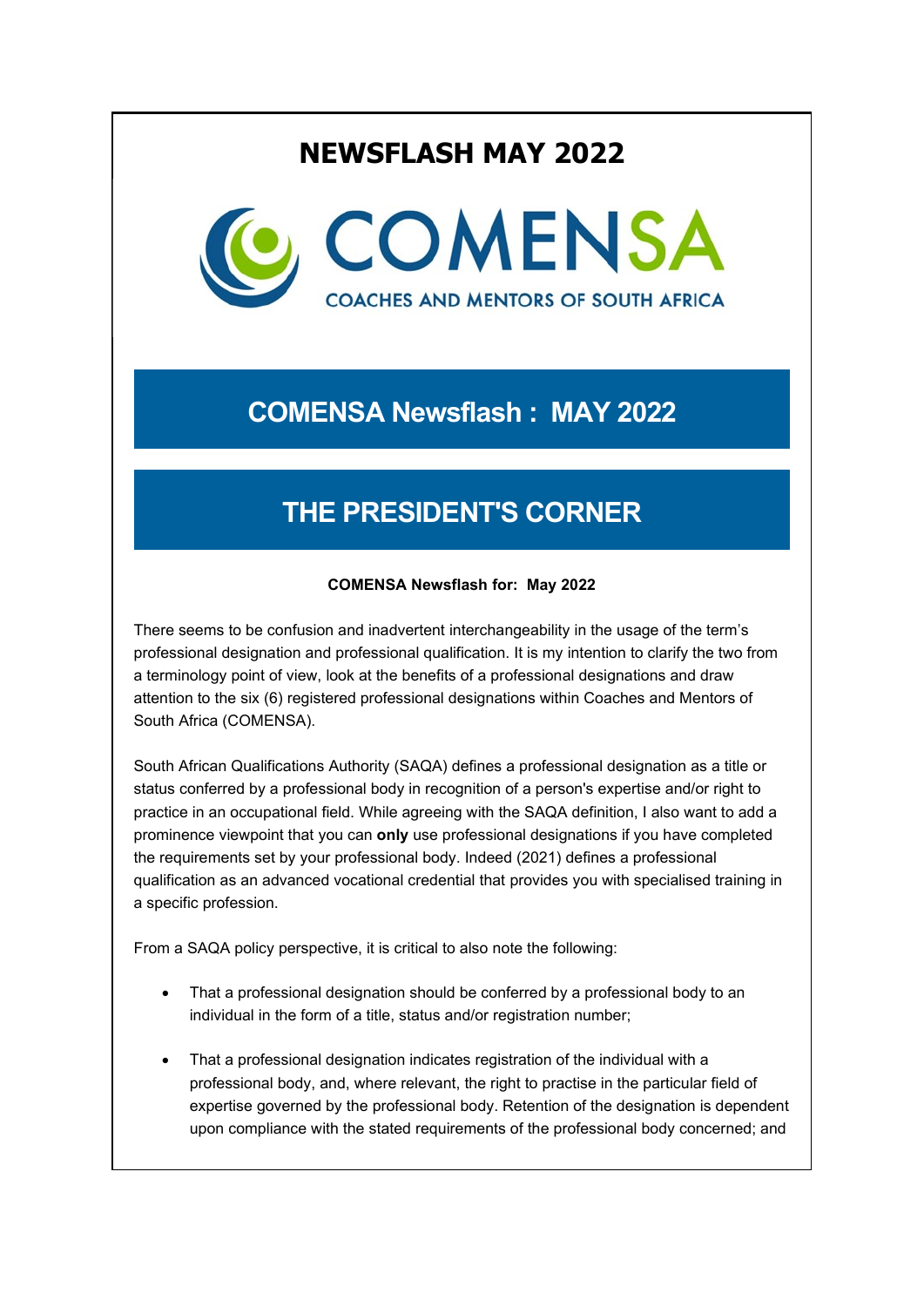• That a professional designation can be revoked in terms of the rules, legislation and/or international conventions of the recognised professional body.

SAQA registers a professional designation in the designated register, separately from a qualification.

According to the Risk Management Society (RIMS 2021), a professional designation allows you to set yourself apart and illustrates your professionalism by indicating that you are dedicated to increasing your knowledge and achieving career growth. In my opinion, this is a worthwhile benefit to pursue as you seek to attain your professional designation. Within our space, we use the term "credentialing" to mean the process of granting either a coaching or mentoring designation by assessing and evaluating an individual's knowledge, skill or performance level based on the respective COMENSA Behavioural Standards Framework (CBSF). "Credentialing" means the formal evaluation process undertaken by a member of COMENSA to be considered for an award for a specific registered professional designation level. It is important in my view to therefore note how professional designations creates exposure and credibility in a specific occupational field.

We have started to see most buyers of coaching services emphasising the need to be credentialed or be a professional designation holder to be considered a credible service provider. We welcome this move as a necessary step that promotes the importance of professional designations in our operating space.

COMENSA has registered Professional Designations for Coaches and Mentors with SAQA in terms of Policy and Criteria for Recognising a Professional Body and Registering Professional Designations. For ease of reference, we have registered the following professional designations:

- 1. COMENSA Credentialed Coach (CCC);
- 2. COMENSA Senior Coach (CSC);
- 3. COMENSA Master Coach (CMC);
- 4. COMENSA Credentialed Mentor (CCM);
- 5. COMENSA Senior Mentor (CSM);
- 6. COMENSA Master Mentor (CMM).

Continuing Professional Development (CPD) assists coaching and mentoring professionals to get new information and consequently stay current and competent with new skills and advancements in their field. Best of luck as you embark on your path to attain your professional designation in either coaching or mentoring.

Yours in the Coaching and Mentoring Fraternity,

Mokadi Mathye

National President: **+2783 325 4676**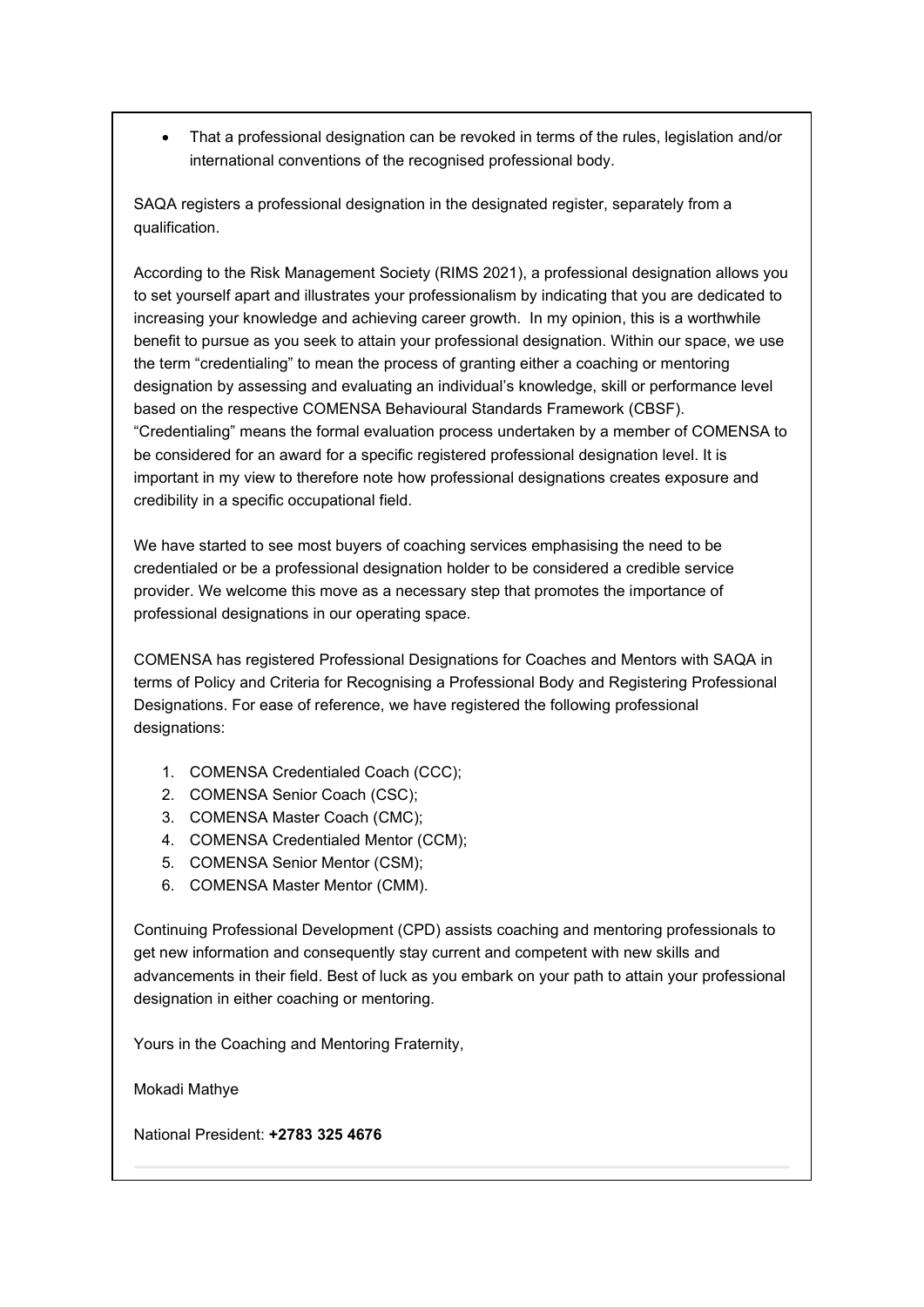# **NEWSFLASH MAY 2022-VP**

Hello Coaches and Mentors

Look out for the invitation to the launch of the corporate Identity and the new website which will immediately precede the national AGM,

### **Date: 25 May 2022 Time 17:00 to 18:00 Launch of Corporate ID and website, followed by Q&A 18:30 to 20:00 National AGM Online – there will be one Zoom registration link.**

**Voting** – please be sure to **VOTE and REGISTER**. All voting for the AGM takes place before the actual AGM. Your vote is important, and we need to make quorum.

### **Let's talk COMENSA Strategic Plan**

At the 2020 AGM you approved the strategic plan which you will remember consisted of the important pillars of

**Pillar 1 Membership** – attraction and retention of members. Value for membership.

**Pillar 2 Development of Membership** – for coaches and mentors to do the professional journey to credentialing and to maintain their designations via continuing professional development (CPD) which includes Supervision.

**Pillar 3 Organisation** – for COMENSA to be efficient and effective as a professional body and non-profit company.

**Pillar 4 Professional Coaching and Mentoring as industries and professions**. This pillar includes reaching the buyers of coaching and mentoring.

Following the AGM in 2020, Dawn Klatzko came on board as our Marketing Chair. Often we think of marketing as advertising or putting together a social media post. Dawn reminded us of the *"Nothing kills a bad product faster than good advertising."* It was time for a Brand Review and for us to ask those difficult questions that we are so good at asking.

Not that we had a bad product. Rather it was less streamlined than it should be and did not meet stakeholders' needs or provide an inspiring customer experience. The Brand Review, Corporate identity and Corporate strategy allowed us to have a collective look at COMENSA and to ask **WHAT IS OUR WHY? Why does COMENSA exist?**

### **Our WHY?**

**COMENSA exists to ensure that the highest standard of professional service in coaching and mentoring is provided in South Africa.**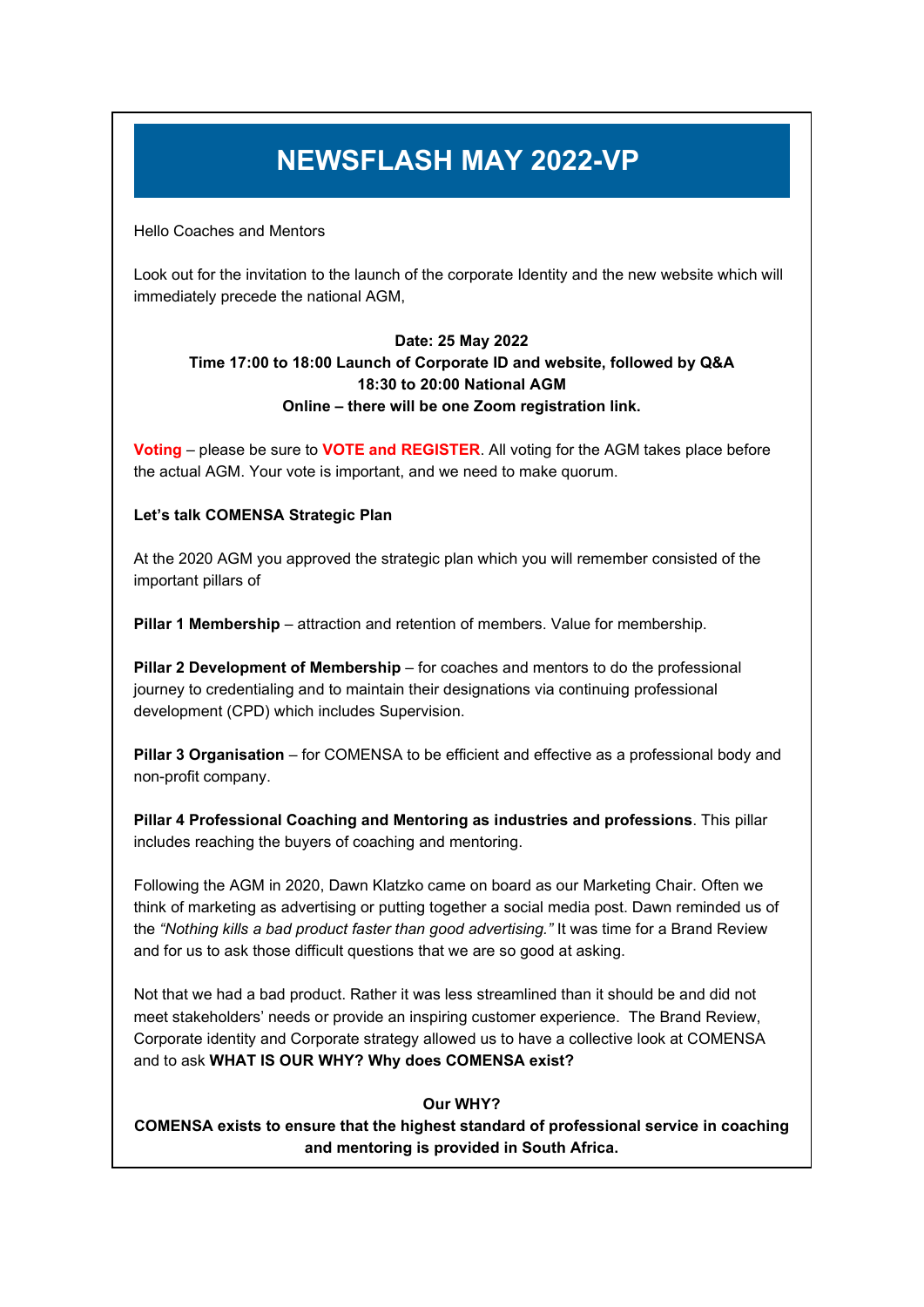We also used the **forward back approach**. If we went into the future and looked back, what did we need to do to ensure that we would be sustainable? It was Marshall Goldsmith who said, "What got you here, won't get you there."

The second big question was then **How do we ensure that COMENSA is sustainable and relevant in 2025?**

We chose 2025 because we all know how fast things change and the days of projecting 10 or 15 years is somewhat pointless.

I would like to encourage you to read the document "**Addendum B: COMENSA Strategy 2025-2020" which will be sent to you as part of the AGM pack.** (*The slides could be designed better or written in jargon, but strategy that no one understands is not implemented and becomes meaningless*.)

Let me give you a peek into what is on Slide 4

- 1. Retain our professional body status with SAQA (Pillars 1 & 4) changing organizational structure, rewriting MOI and other documents and whatever else needs doing for ongoing retention of our status.
- 2. Professionalise COMENSA (Pillar 3) by streamlining internal and external processes and automating systems.
- 3. Communicate our Brand and Value Proposition (Pillar 4) the marketing part **\*\*\***
- 4. Accountability for upholding standards Pillar 2 our members being encouraged to embark on the professional journey to becoming credentialed coaches and mentors and to then retain their designations. MCSC (Membership Criteria and Standards for Competence) has done so much work here.
- 5. Measure and Manage outcomes because we cannot operate in the dark without knowing outcomes.

**\*\*\*** we are only now ready to market given that we have streamlined and automated to professionalise our offering and customer experience. The incoming Marketing portfolio will be focused on this area.

Please commit to being involved in COMENSA. Your professional body cannot operate without the hands, hearts and heads of its members.

I can be reached for personal matters on [colleen.qvist@gmail.com](mailto:colleen.qvist@gmail.com) following AGM on 25 May 2022.

Love and hugs Colleen Qvist National Vice President

# **SOCIAL AND ETHICS COMMITTEE**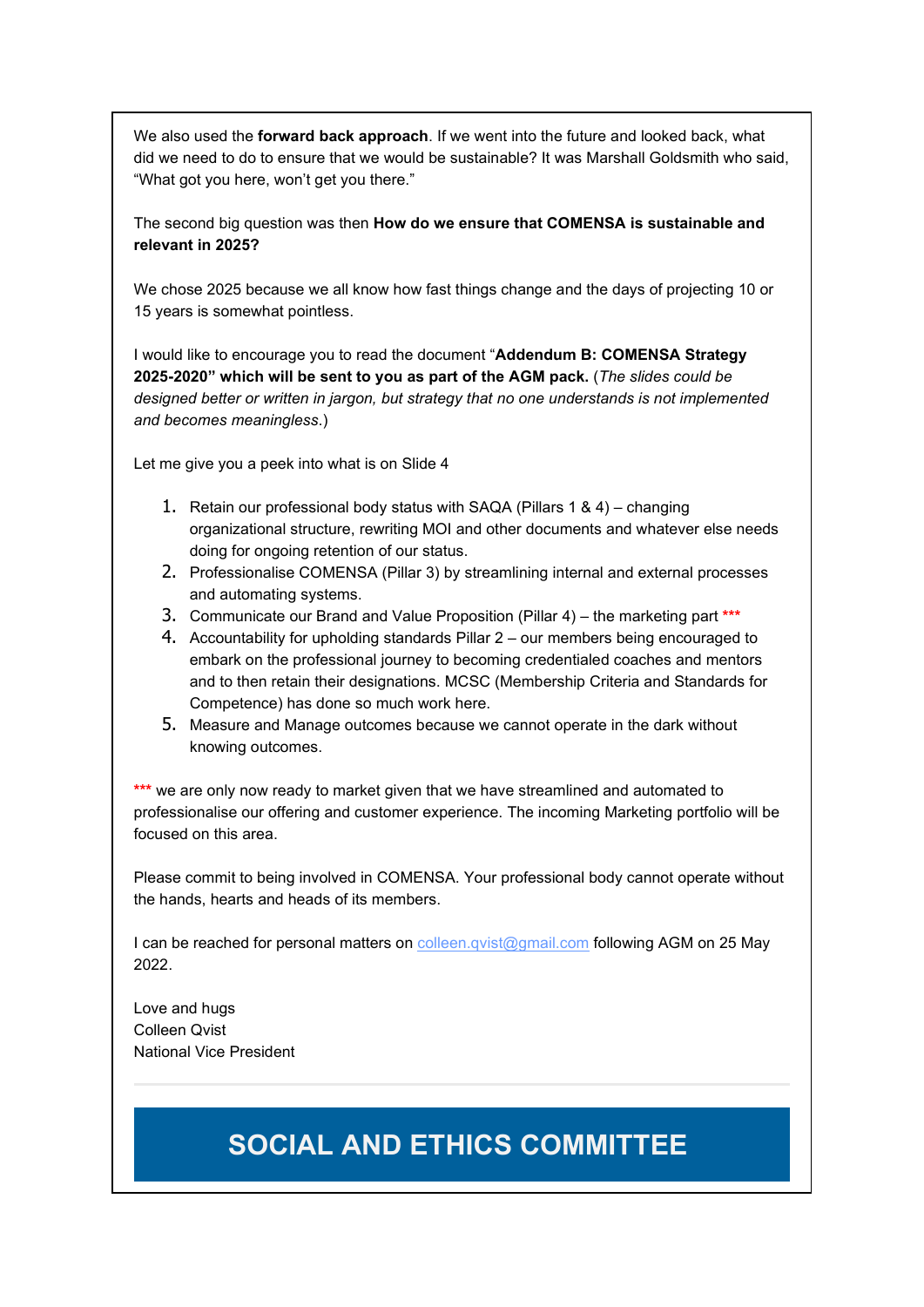### **Dear Coaching and Mentoring community**,

I hope you are well and safe mentally, physically and spiritually!

As a resident of Durban I was one of many that was faced with torrential rain on the weekend of 8 April 2022. No one was prepared for the devastating aftermath of this destructive rain that caused so many to lose their lives and homes. The reality of this devastation is global warming, this was not the first storm that battered Durban, but it was by far the worst. Sadly it will not be the last. Mahatma Gandhi said "*Earth provides enough to satisfy every man's need, but not every man's greed*"

As coaches and mentors in South African what can we do to influence a change in society's thinking and behaviour to help slow down or reverse global warming? There are many people and organisations who are putting in time and energy to bring about a change in mind-set and behaviour, how can we do our bit? As you ponder on this question, feel free to share your thoughts with me.



**We do not inherit the earth from our ancestors, we borrow it from our children ~ Native American Proverb**

Until next month be safe mentally, physically and spiritually.

With Love & Light **Ashnee Naidoo – SEC Chair** [SEC@comensa.org.za](mailto:SEC@comensa.org.za)

# **MARKETING COMMITTEE**

#### **COMENSA V2.0 HAS ARRIVED!!**

Following two years of intensive work we are thrilled to be inviting our valued members,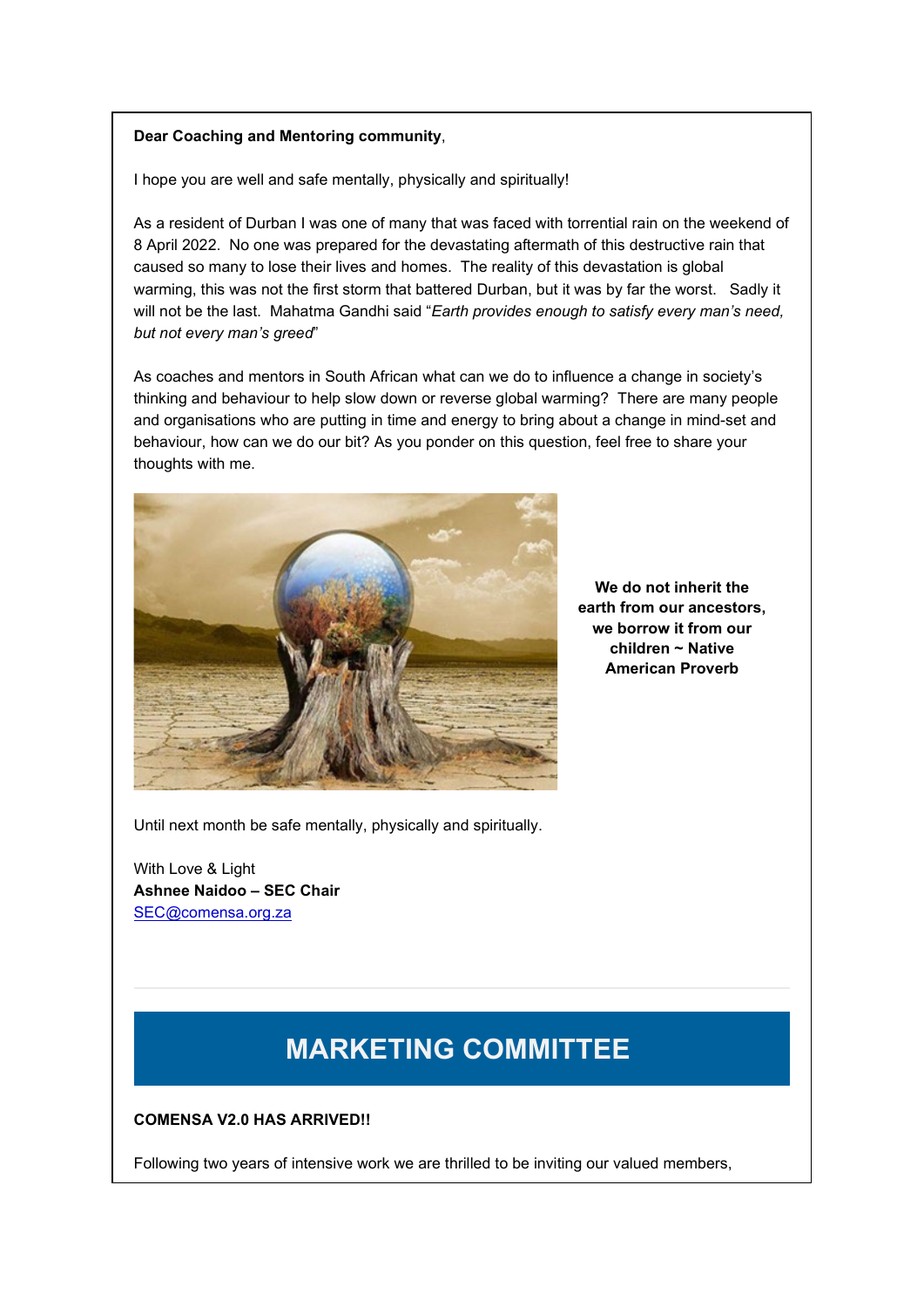strategic partners and stakeholders to a milestone event. Join us on Thursday 25 May, 17h00, live online and be the first to view the new COMENSA Corporate Identity and website. This event will precede the National AGM.

What you will experience is the culmination of an intensive process of gathering insights to member and operational needs, a full COMENSA brand and positioning review, the appointment of a design company, a full review of all operational processes and a substantial financial investment. All of this has been with a single-minded goal in mind. To provide a platform in keeping with the role, status and gravitas of the leading South African professional body for coaches and mentors.

COMENSA looks forward to sharing this exciting milestone event.

Dawn Klatzko COMENSA Marketing

# **INVESTIGATIONS COMMITTEE**

The Investigation Committee has now finalised the initial committee members. We would like to thank all the people that responded to our request for members. The calibre of applicants made the job more challenging, and it is good to know that we have COMENSA members still willing to take on volunteer roles.

The Committee will have representation from each chapter, providing a fair process for handling any complaints against our members.

Current members are:

- Veronica Wantenaar Chair
- Janice Hanly Secretary
- Nhlanhla Mafarafara Limpopo
- Steph Dawson-Cosser Gauteng
- David Davis Western Cape
- Mfundo Thabang KZN

We will be sharing our progress with you in future Newsflashes and please feel free to forward any questions to me that you may have at this stage.

Investigations@comensa.org.za Veronica Wantenaar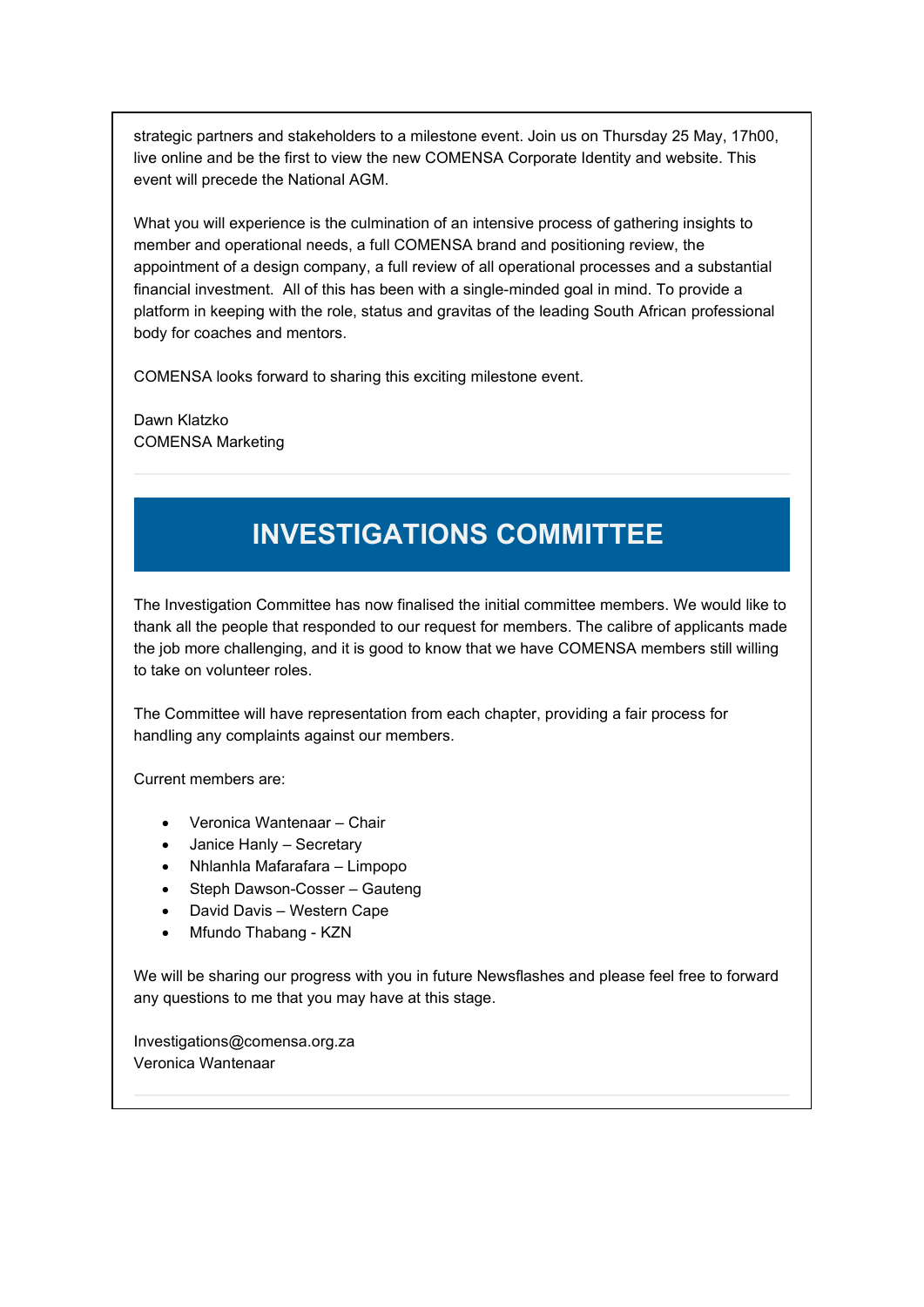# **MCSC COMMITTEE**

### **MCSC – Membership Criteria & Standards of Competence Committee**

We all strive to be the best, to be our best. And a very important factor to always keep in mind – is professionalism. Professionalism is the key to quality and efficiency.

What do we give our clients? What is their experience of us as Coaches and Mentors?

The opportunity is there for you to raise the bar – Credentialing.

Just as you flow in your coaching or mentoring sessions, you will flow in your credentialing.

Can we help YOU break down the barrier that holds you back?

I would also like to remind you, once credentialed, you have to earn your CPD (Continuous Professional Development) Points. You require 72 CPD Points over a 3-year period, and it is not difficult.

Can we help you? Can we show you?

And if you are a Training Provider, you can apply to have your programme approved by COMENSA. This also makes it easier for prospective students to find you.

Do you need us to walk you through the process?

An email would be welcome if you need us to walk alongside you – [mcsc@comensa.org.za](mailto:mcsc@comensa.org.za)

**Recently Credentialed!!**

**Congratulations to our member that have recently been Credentialed.**

**Dawn Burt – COMENSA Credentialed Coach**

**She has shared her experience about her Credentialing Journey:**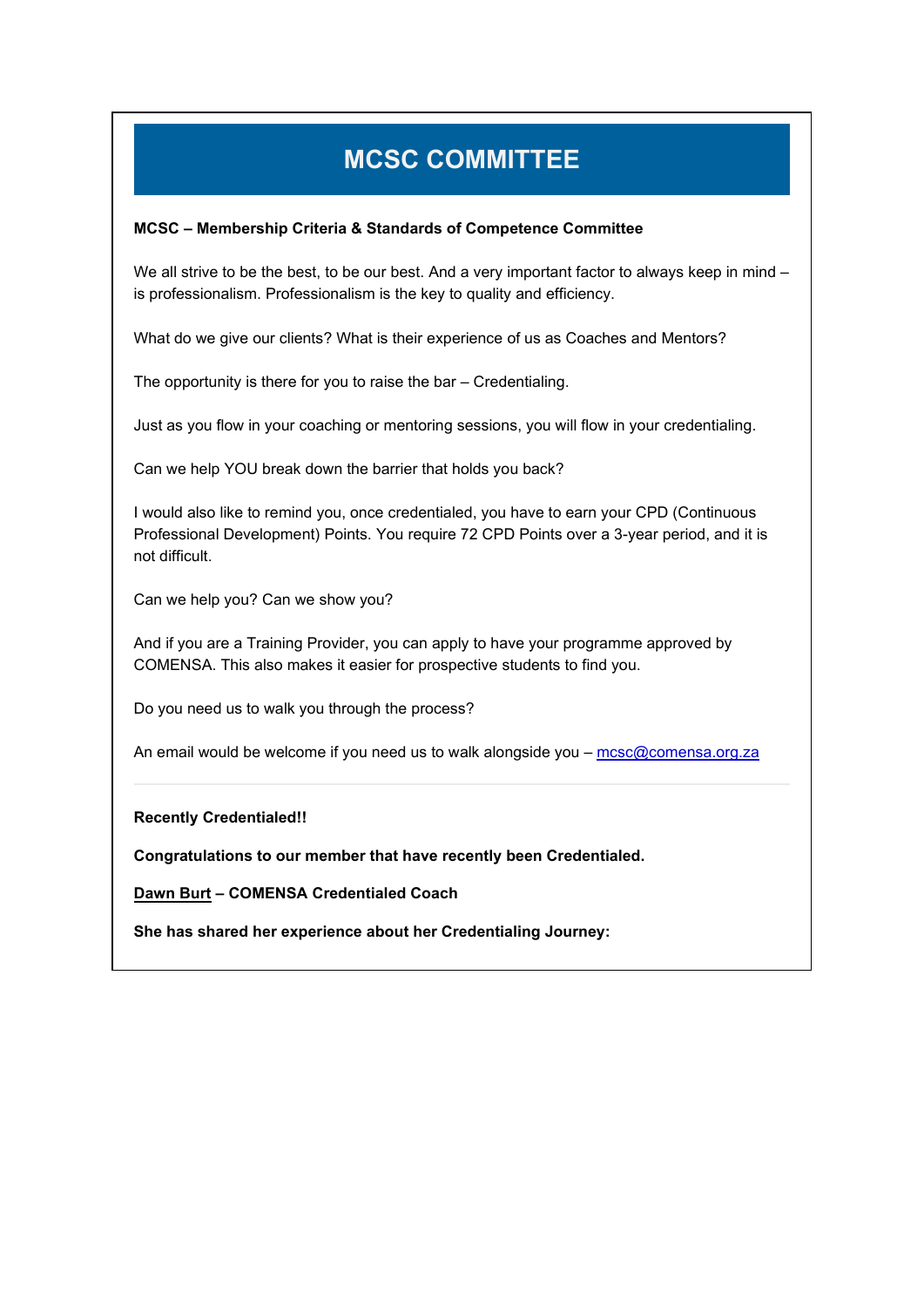

I am honoured to be accredited as a Credentialed coach of COMENSA, it has been a remarkable learning journey of self-discovery and personal growth.

Listening and observing have been meaningful on my road to credentialing with learning being a key motivator and an essential part. Ultimately, I believe that coaching plays a vital role in making our world a better place. I have always found human behavior fascinating and I am committed to empowering people to achieve their full potential and embrace a coaching (growth) mindset. One of the many areas that appeals to me most is making a difference in the lives of others. As we sow into others' lives we don't just learn about the them, but we learn about ourselves too.

An essential part of the credentialing phase was understanding the responsibility that comes with coaching. With this, the need for accountability, professional conduct and continued professional development which COMENSA provides through strong principled instruction and detailed framework. I would like to take this opportunity to thank the COMENSA Credentialing Coaches who created an engaging and positive assessment process. The experience was invaluable, thorough and professional with specialised and practical feedback that I will most certainly use going forward.

It's been an incredible journey so far - thank you!

*We look forward to having YOU as our next applicant for Credentialing……*

André Retief

**MCSC Chair**

[mcsc@comensa.org.za](mailto:mcsc@comensa.org.za)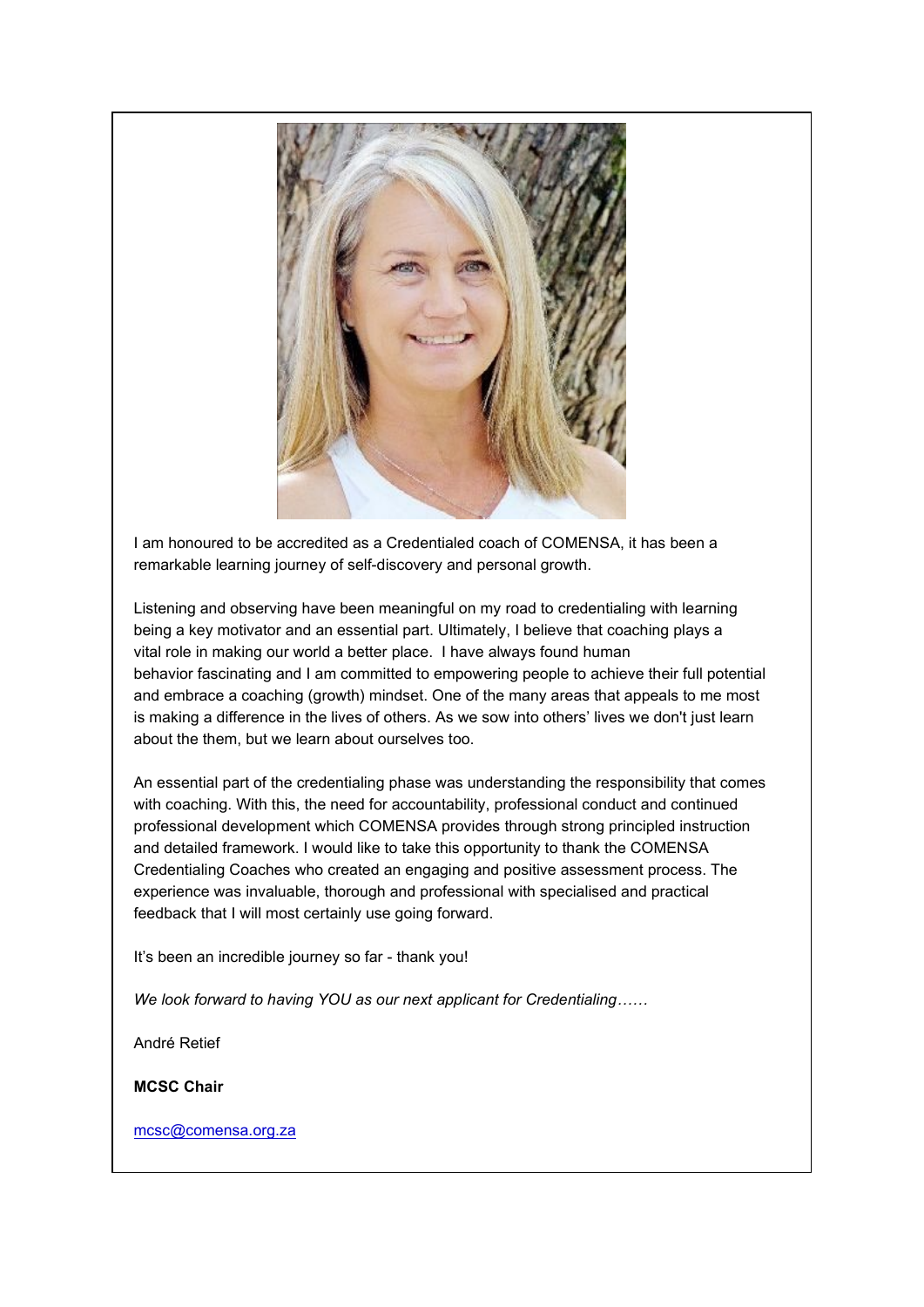## **SUPERVISION PORTFOLIO COMMITTEE**

## **Co-Creating SHIFT through Supervision**

As coach or mentor, supervision SHIFTS YOU from inside out:

- YOU as person
- YOU as coach/mentor
- YOU as professional

## Supportive • Transformative • Qualitative

#### This month's event:

#### **Wednesday 4th May 2022**

Topic: Co-creating SHIFT through supervision, with the focus on you as a COACH. Lesanne Brooke will explore diversity awareness and how supervision supports our coaching and mentoring in diverse contexts.

#### **Forthcoming Event: Thursday 23 June 2022**

We will have the pleasure of engaging with members at the KZN Chapter event. Details will follow in the invitation.

### **If a picture paints a thousand words, try these Supervision videos**

Over the last 2 years our Supervision committee has held many virtual events involving breakaway rooms for group supervision or a deeper exploration and personal experience. Similar questions came up in most of the sessions, irrespective of topic, attendees (experienced coaches or new) and location.

As a result, the SPC jumped at the suggestion from the Marketing Portfolio to have animated videos professionally produced to explain key topics and also video several coaches talking directly about their supervision experience and the benefits.

We encourage you to look at these short videos which will be available soon on the new COMENSA website.

### **Wellness Tip**

Instead of scrolling through your phone as you wake up, why not start the day by expressing gratitude for someone or something.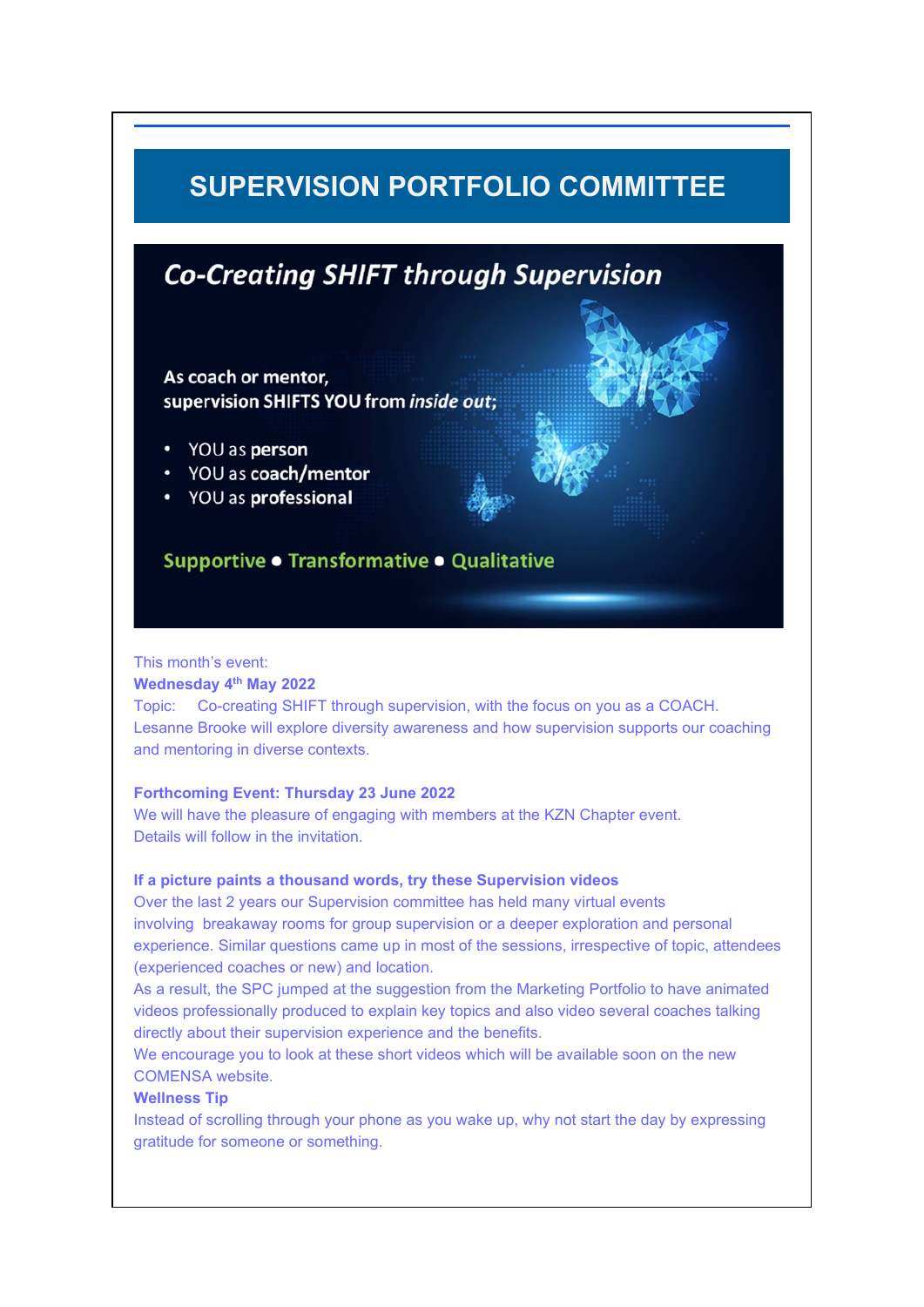# **CHAPTER CHATTER**



## **GP NEWS: May Edition**

We thank you once again for your support, attendance and participation at our AGM on 05 April. It was a wonderful opportunity to gain more knowledge on the business of COMENSA, which enabled a learning experience for both our Chapter leadership and members. We heard and noted all your questions, comments and suggestions and would like to assure you that they are documented in our minutes and will be attended to, post our National AGM. As your current Gauteng Committee Members for the year 2022/23 we are here to serve you, so please feel free to engage us directly should the need arise. You can also find our contact details via our COMENSA website https://www.comensa.org.za/Contact/Gauteng

| <b>COMENSA GAUTENG</b><br><b>COMMITTEE</b> | <b>GP COMMITTEE</b><br><b>DESIGNATION</b> | <b>GP COMMITTEE EMAIL</b><br><b>ADDRESSES</b> |
|--------------------------------------------|-------------------------------------------|-----------------------------------------------|
| Tsietsi Telite                             | Gauteng Chairperson                       | gpchair@comensa.org.za                        |
| Karabo Manyama                             | <b>Gauteng Deputy</b><br>Chairperson      | gpdeputychair@comensa.org.za                  |
| Joyce Baloyi                               | Gauteng Secretary                         | gpsecretary@comensa.org.za                    |
| Motshidisi Letloenyane                     | Gauteng Membership                        | gpmembership@comena.org.za                    |
| Vesper Nkoane                              | <b>Gauteng Events</b>                     | gpevents@comensa.org.za                       |

We are pleased to inform you that Gauteng was well represented in the subsequent AGM's of the other three chapters of COMENSA. Thanks to our Gauteng Chapter leadership for showing up and supporting our fellow colleagues nationally. We also played our part by engaging with all Chapter Chairs to support them through preparing for their respective AGM's, sharing our experiences and lessons learnt for the benefit of growing each other. We are proud to say that this synergy worked quite well for all involved and we look forward to more cross-chapter knowledge sharing nuggets.

We convey our message of support to the cause of working people in SA, Afrika and around the world. We hope you all had a great International Workers' Day. Our well wishes to members from all religious denominations and belief systems, as you observe, commemorate and / or celebrate various occasions in your respective calendars.

Our COMENSA national focus for the month of May revolves around Supervision and Membership. We encourage our entire chapter members to be present and play an active role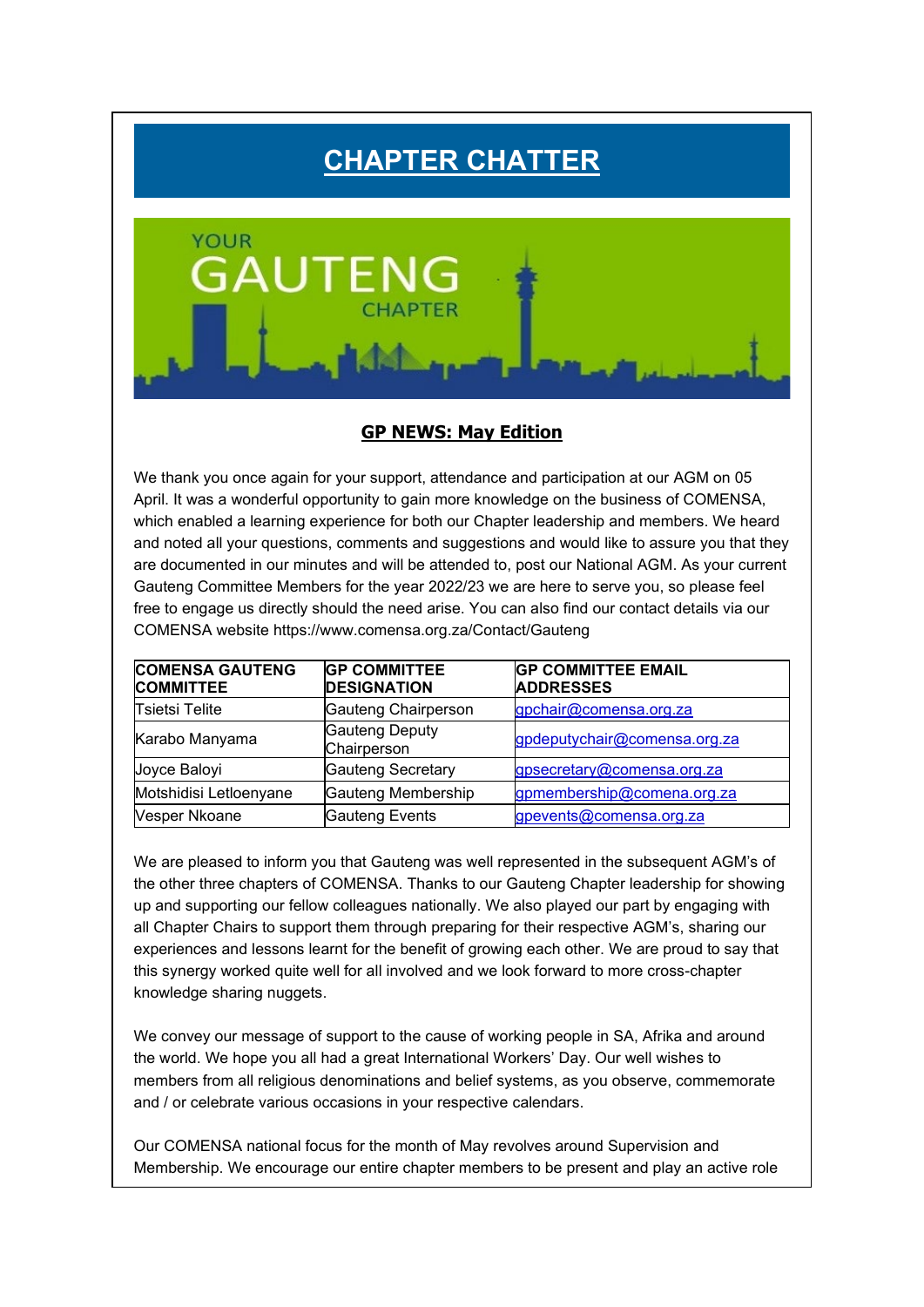at scheduled national events. Thanks to Lesanne Brooke for ushering us into May, through Supervision as a support mechanism in diverse situations and environments. We commit as GP, to bring back hope and rejuvenation in these tough economic times through coaching and mentoring. We encourage self-employment ventures and entrepreneurship as part of building a more productive and professional regiment.



### **Greetings from the KZN Chapter May 2022 Newsflash**

April in KZN was a month of mixed emotions. Our AGM which is always a time of excitement as we ratify our way forward for the year ahead and establish our committee came at a difficult time, when our mood was sombre. KZN is still trying to recover from the devastating floods that, not only took the lives of over 400 people but also damaged homes and businesses. Our thoughts are with those of our members who have been adversely affected and our KZN community at large.

Our AGM saw us voting in our new secretary, Rajeshree Dessai. We look forward to having Rajeshree on our team.

Nicola Tyler Founder of Business Results Group shared some insights into Leading Like a Multiplier, a Leadership Development Approach at our AGM which covered insights into minimizing your accidental diminisher tendencies and take on a multiplier mindset.

Upcoming is our National AGM this month  $25<sup>th</sup>$  please all do participate. Our next Chapter Event will be on the 23rd June 2022 in collaboration with our KZN supervision team.

**To our members, please take care of your wellness in mind, body and spirit especially during this time of recovery.**

### **Mindful regards,**

Michelle Strickland (Chair), Adina De Vries (Deputy Chair), Rajeshree Dessai (Secretary)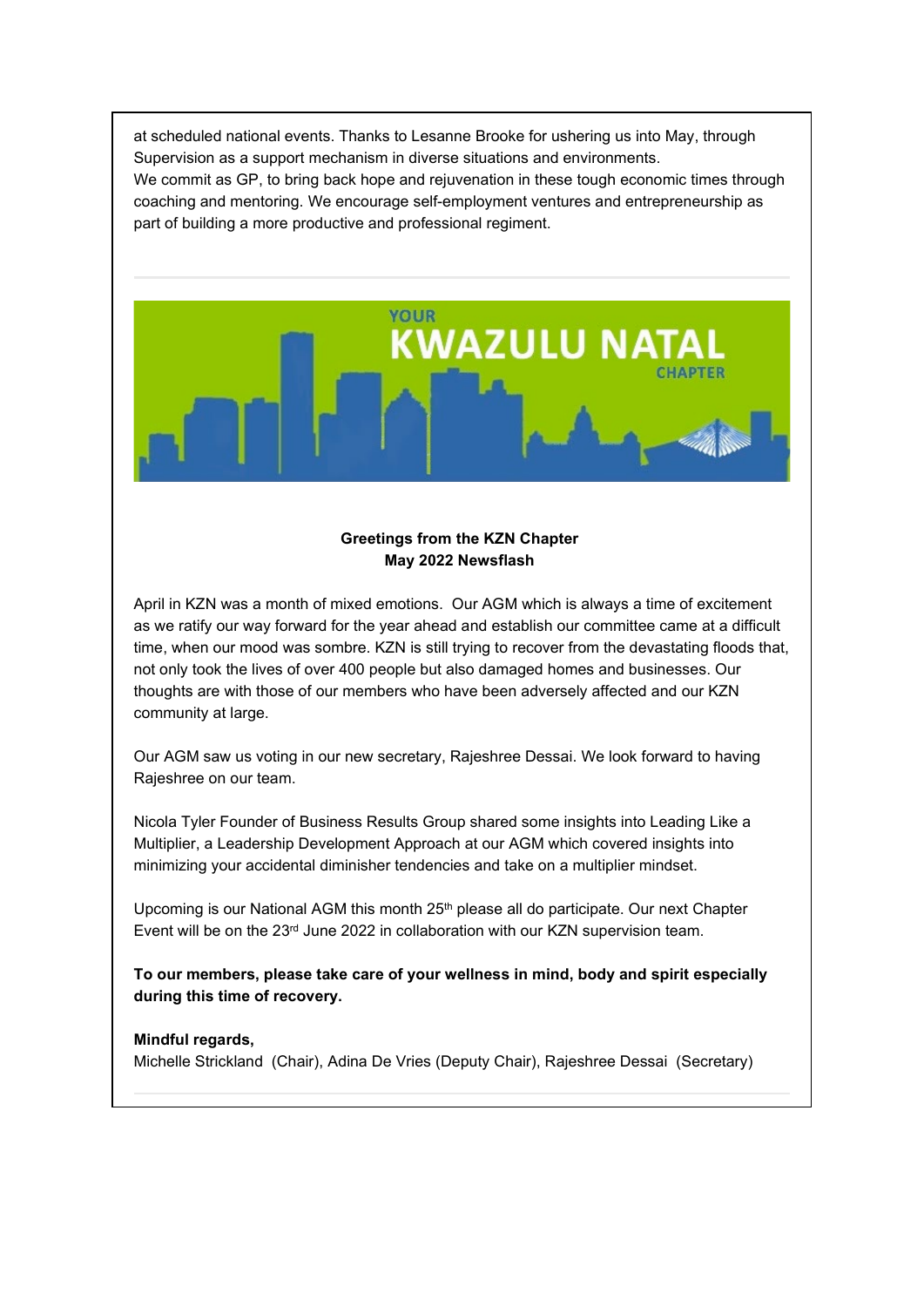

### **May 2022 Newsflash – Western Cape Greetings to everyone from the Western Cape.**

As we continue to grow and professionalise the coaching industry in South Africa, an important aspect of that growth is to ensure that we report back to our community and share our development journey as a professional body. We therefore have Annual General Meetings (AGMs), and invite our community to join us in looking back over the last year.

We had our Western Cape AGM in April, and we spent this time reflecting on our growth in the 2021/2022 year – we celebrated where we had accomplished what we set out to do, and we also considered our endeavours for the new year. We welcomed Claudio Chiste into his second term as Chapter Chair, and Teresa Muller into her second term as Chapter Secretary. As a Chapter, we want to acknowledge and say thank you to them for their continued commitment and for contributing toward the advancement of COMENSA.

Our next event for the Western Cape will be in July. We will be privileged to have Klasie Wessels with us to share on the topic of "Coaching Towards Meaning and Purpose – Using the Principles of Logotheraphy". If you don't know what this is, you need to plan to join us for this exciting event!

Keep your eye on your emails for more information.

**DATE**: Wednesday, 13 July 2022 **TIME**: 18:30 - 20:00 (PM) **VENUE:** Zoom link will be sent

Sending you all best wishes, Claudio, Teresa, Charne and Merlinda